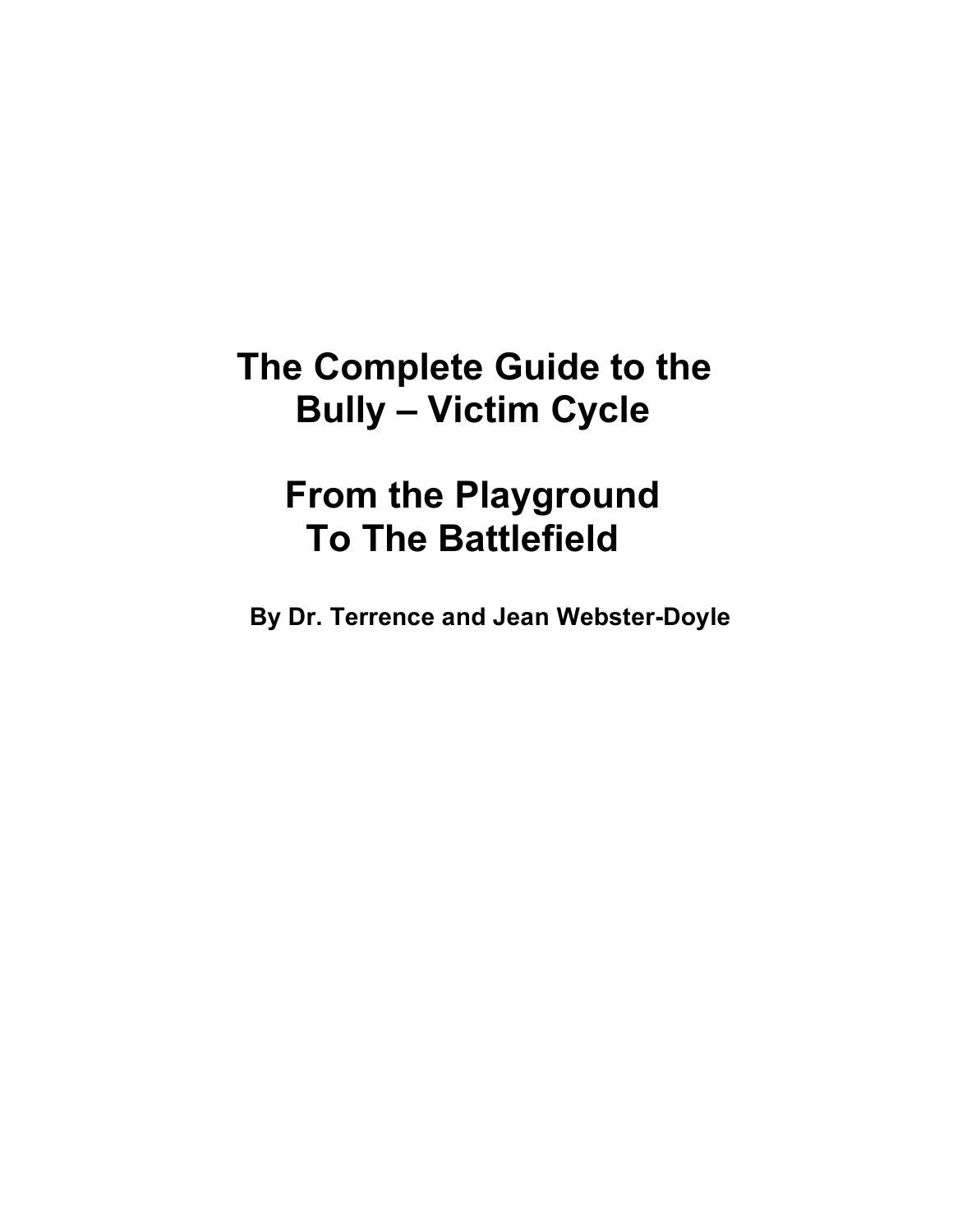## **The Day of the Bee Sting**

*I remember what happened as if it were yesterday. I was running for my life. I knew he was right behind me and would catch me. I felt like an animal being hunted. I couldn't run faster; I was scared and out of breathe. He had only one thing in mind, which was to get me again!*

*I felt humiliated and ashamed of myself as I ran. Two kids beat me up almost every day after school. There was nothing I could do. No one would stop it. Most of the adults said boys will be boys, and didn't think my problem was worth their attention.*

*I felt his heavy breath on my back. He caught me from behind, pulling me backward to the hard ground. My instincts were to try to protect myself from being hurt, and not to fight back. Fighting back would only make him angry and then he might really hurt me, like his brother did when he knocked out my front teeth with a rock the year before, and before that when he himself purposely ran into me with his bike. I ended up in the hospital that time with a severe head injury that has caused me problems to this day.*

*He pinned me down with his knees on my chest. Sitting on top of me, he began punching my face. I attempted to cover my face with my hands; that's all I could do. I felt so helpless!*

*All of a sudden, I felt a very sharp pain in my back as if I had fallen on a hot needle. I jumped up without thinking, yelling in agony. A bee had stung me! I stood there for a moment in shock, trying to reach the wounded area with my hand. Then I remembered what was happening just moments before the sting, and I felt an overwhelming sense of fear and dejection. But it suddenly ended when I realized that Danny, the bully who, along with his brother, had plagued me most of the way through elementary school, wasn't beating me up. In fact, he lay stunned on his back about ten feet away, where I had thrown him when I got stung.*

*I looked down at him and felt a sudden surge of power. I realized at that moment that I was strong and that I had let this powerful person*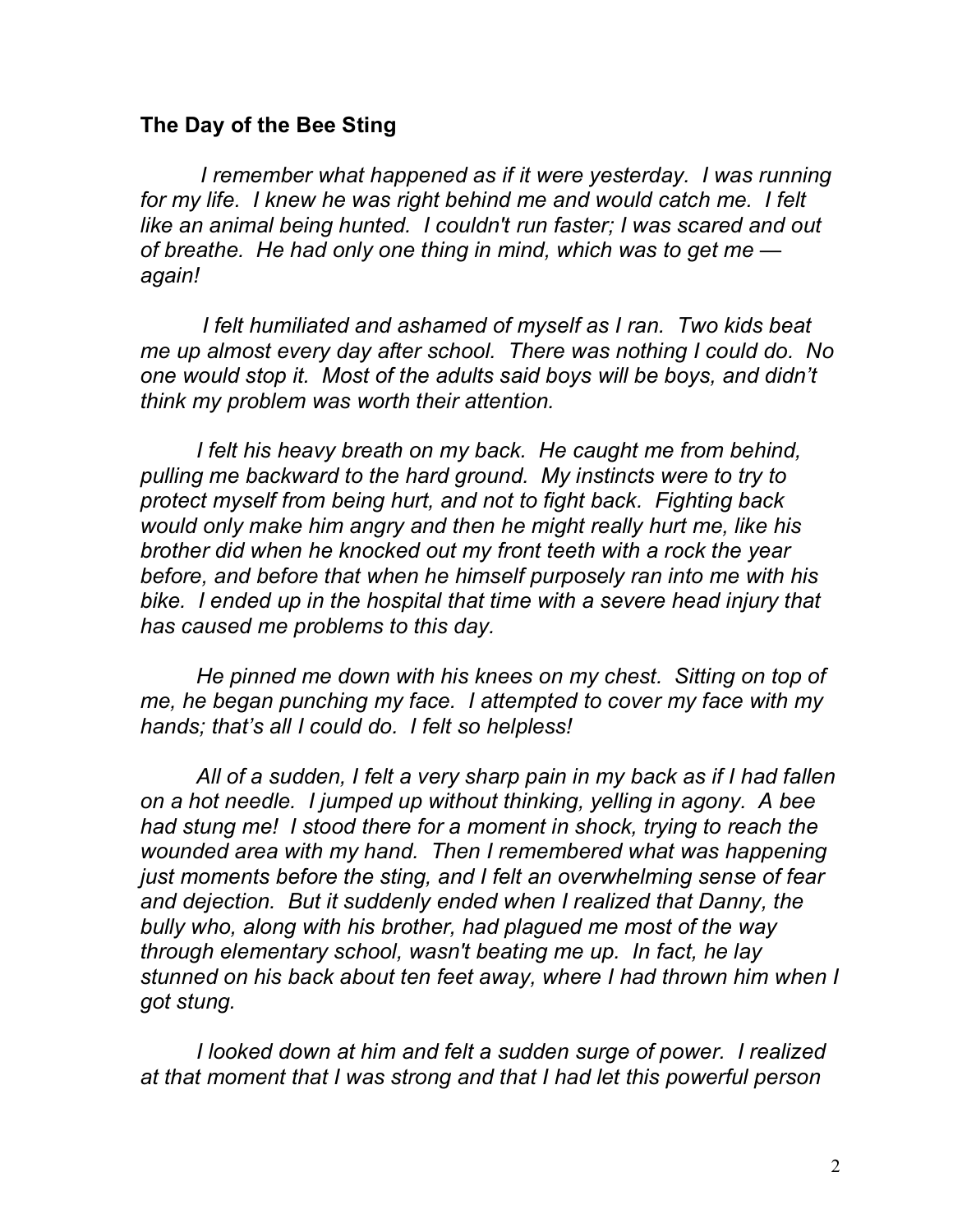*beat me up. It was an awe-inspiring feeling that changed my life from that time on. Danny never bothered me again.*

I still remember that day clearly. I never wanted to fight and I wasn't a fast runner, so I let myself be beat up. Perhaps, looking back on it now, I could have used my brain to prevent myself from being bullied. Perhaps I could have tried to make friends with Danny and his brother or tried to reason with them. Maybe I could have called someone in authority to help me, or tricked him or her by saying that my uncle was a policeman or that I had an infectious disease and that they would get it if they came into contact with me. Maybe I could have used humor and made them laugh or perhaps I really could have stood up to them. It's hard to know what would have worked. But anything my creative imagination could have thought up would have been better than all the beatings I took."

I have written this book for adults who live or work with young people so that they can help young people to avoid the suffering I experienced early on in life with "playground bullying". I originally thought when I wrote the book *Why Is Everybody Always Picking On Me? A Guide to Handling Bullies* for young people that this was all there was to it. But then I began to think about it and realized that bullying had many faces, so to speak. I then wrote *Why Is Everybody Always Picking On Us? Understanding the Roots of Prejudice*. This then lead to a my creating curricula on what I now think is a full picture of all the "levels" of bullying –– from the playground to the battlefield –– for I now realized that what starts out on the playground with individual bullying is the starting point for group bullying in what we call war –– that the very structure and nature of playground bullying is the same as in global bullying of war. And that if we are serious about preventing more global conflict we need to educate our children to understanding and resolve it on the playground. And I don't mean just a remedial superficial approach that we are attempting today, if we are even doing that much. Preventing, resolving and managing bullying behavior is an education in itself just as we teach math or history or science; it is a subject that takes time to comprehend and it is this time that is absolutely necessary to give in order to end bullying behavior in our lives, for it is resolvable!

Thinking that bullying behavior, especially in war, is inevitable is a part of the conditioned thinking that creates bullying behavior in the first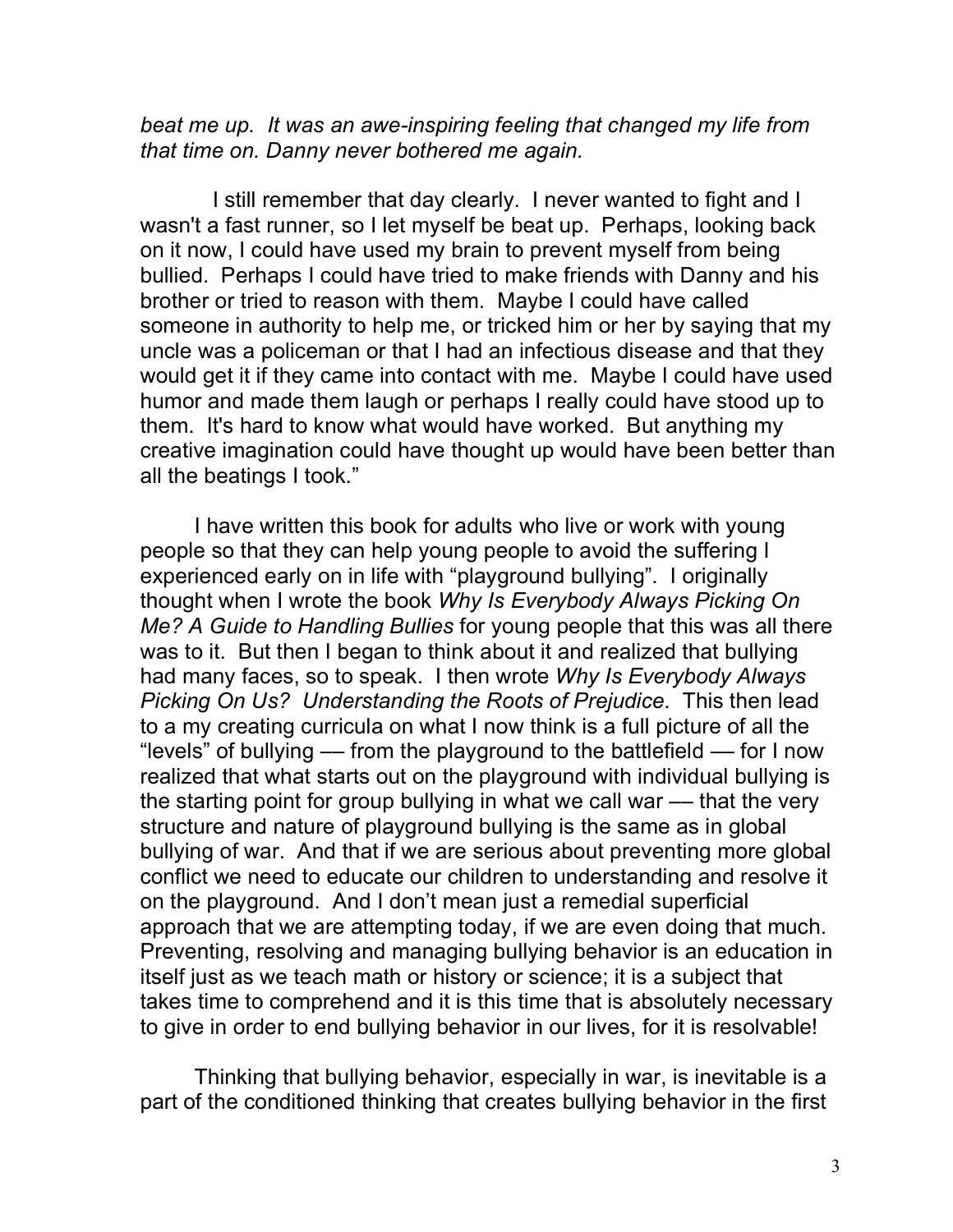place. "Boys will be boys" is a conditioned type of thinking that has let this happen. When we start to realize that this is only conditioned thinking and start taking this vital concern seriously will we then create real bully programs in our schools that explore bullying from the playground to the battlefield.

We grow up these days being taught that we need to be aggressive if we're going to survive in this world. Teachers occasionally use their authority to bully. Parents sometimes aggressively pursue their own needs over the needs of the family. Political and military bullies get power hungry and want to dominate the world. Any conflict, any war starts with and is sustained by bullying.

The newest evidence says that babies, and all of us, are born prejudiced, **[born bullies >>](http://prejudice.bravenewchild.org/)**. We then grow up and turn into the bullies we have been conditioned to be. When we're afraid that people will take advantage of us, we take on the role of a bully to protect ourselves. As a bully, we control other people, telling them what to do. That way, we don't have to do anything anyone else wants us to do. And much of the time, this is unconscious instinctual behavior.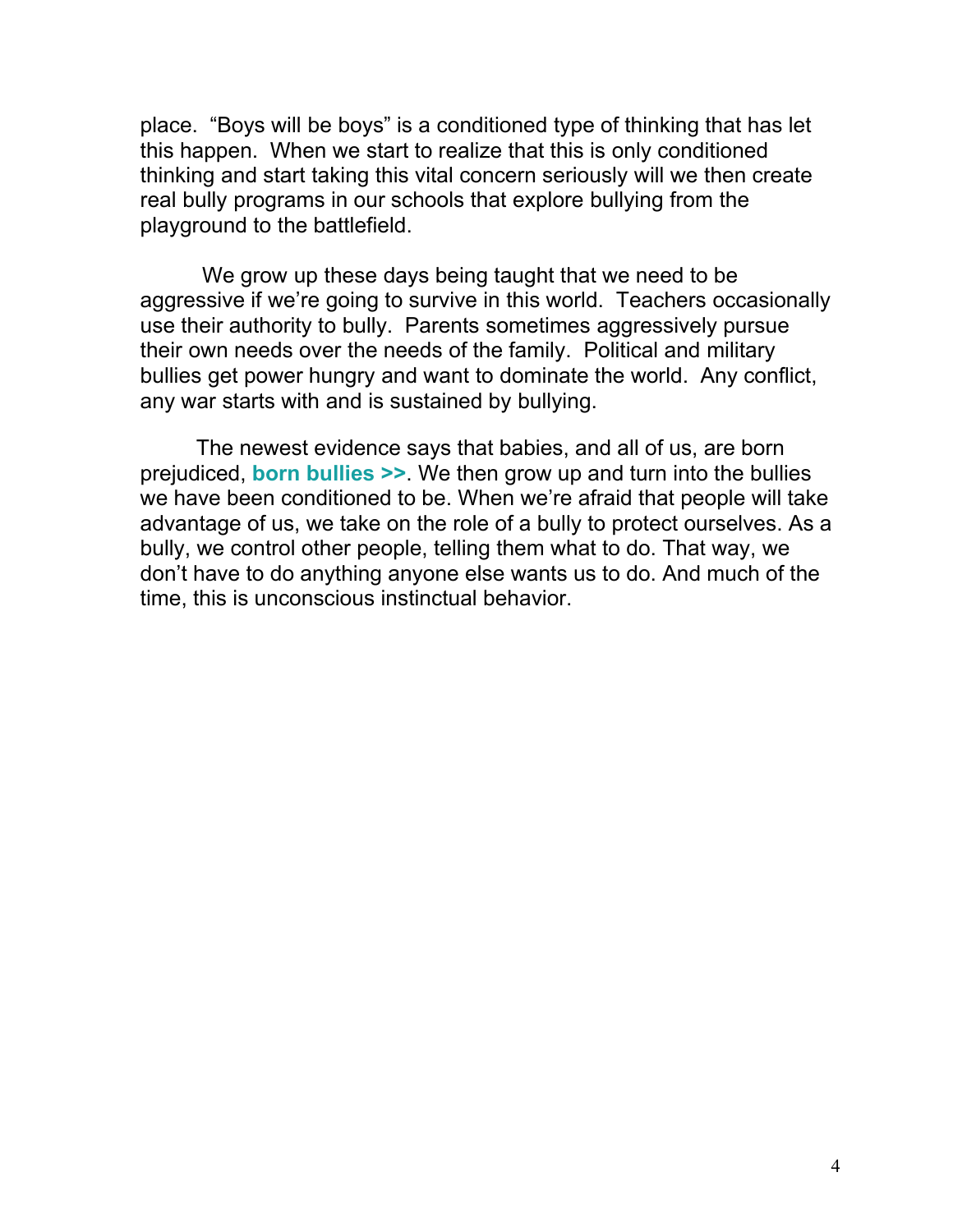## **Starting At The Beginning**

So where do we start? The most obvious place is with "Why do we bully?" The basic structure and nature of bullying lies in the way we have been conditioned to think. The process and effect of "conditioning" is the primary factor in all bullying behavior so if we are to understand bullying we must fully understanding "conditioning" –– what it is, how is works and the effects it has on us all— not only intellectually but actually –– in our own moment-to-moment, day-to-day lives –– without any judgment of it in any way. If we observe this, at the root of the behavior we can be free of it**.**

That may sound quite simplistic but as you will see it is a fact that conditioned thinking is at the root of all human conflict. I am not asking anyone to accept this but rather take it as a "working hypothesis" and find out if it is true or not. And if it is true, a fact, then it is not personal. In other words, the question of bullying is common to all of us. It is not "my problem" or "your problem." It is THE problem. Actually it is not a "problem" at all. It is an occurrence that has to be observed as it is happening in the moment as it arises. It is awareness, insight that is the factor that can end bullying behavior at the source. Problem solving has a place in science and technology but in changing behavior it only creates conflict. This is a critically important fact in understanding human behavior. We want to change human behavior and we are questioning the conventional "method" of doing so. I think that this vitally important to understand before we go on with this exploration of human conflict.

I use the acronym the "3Es" to demonstrate how we need to approach changing human behavior, as I do later on in this text. The 3Es represent the learning process. This is what is means:

- 1. Explanation: is what I am doing right now. I am using thought to describe the learning process. If we both speak the same language and have had a similar background then what is being explained will probably make sense. The intent of this is to create a common definition of what is meant by the "learning process." One can call this stage "foresight."
- 2. Example: is the next step in learning. This is when one remembers something from their past that corresponds to the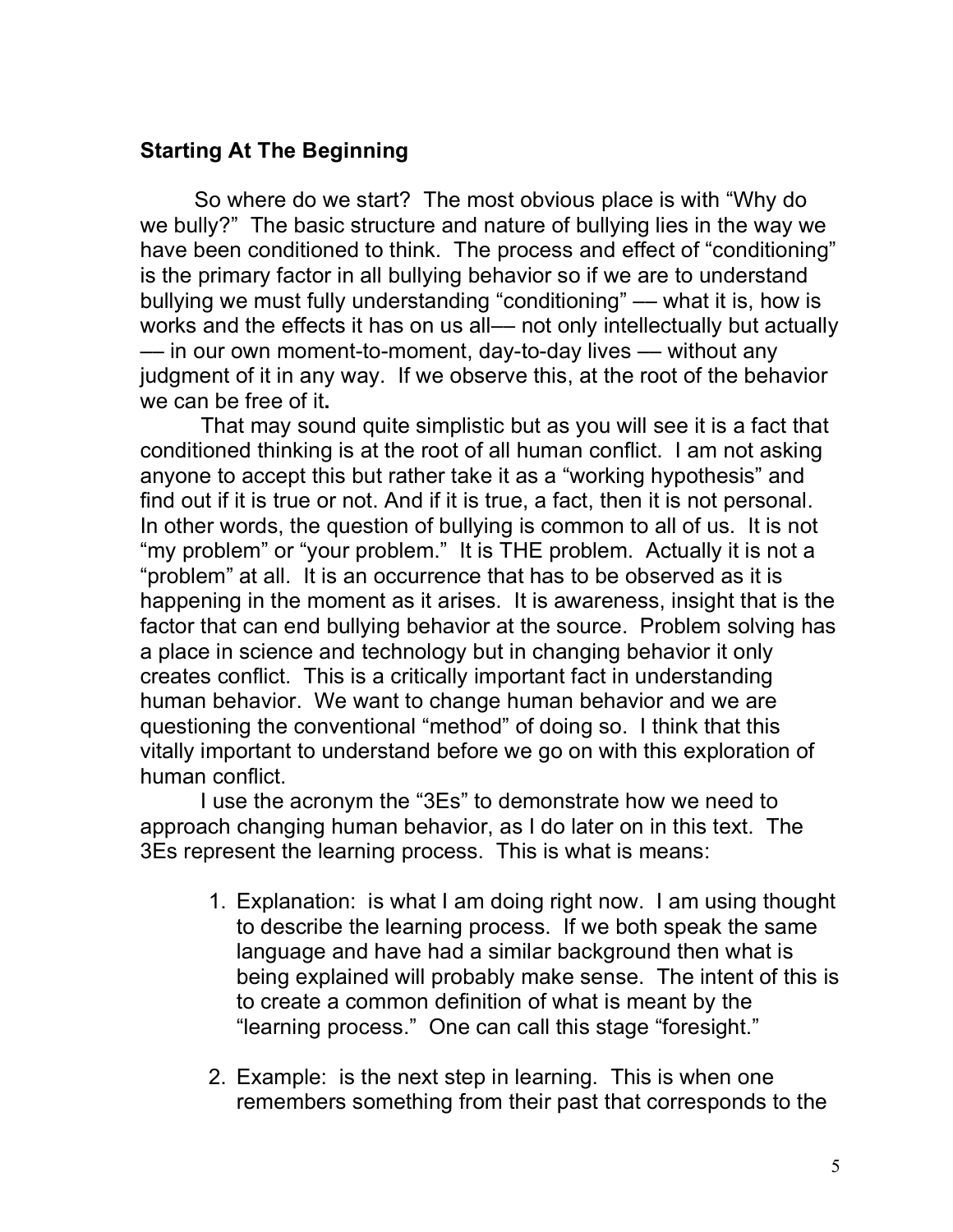Explanation. In this way one "personalizes" the explanation in that one now thinks "Oh, I know what he is describing for I remember when this happened to me." For example, if I was explaining that the cause of bullying is conditioned thinking, one might see the truth of this in a past occurrence. This stage can be called "hindsight."

**3.** Experiencing: is the stage that is not of thought. Thought is used to explain it, as I am doing here, but it is not thought that is Experiencing. In the example above of conditioning thinking, the actual awareness of the fact of conditioning as it is happening in the moment is Experiencing. This stage can be called "insight."

The conventional process of changing behavior is through the first two stages, especially #1, the Explanation stage. We have been conditioned to think that thinking, since it can do so many amazing things, can resolve human conflict. The fact of the matter is that thinking is what caused conflict in the first place in the way we have been conditioned to think in a fragmentary, self-centered, divisive manner. Let's look at this for a moment for if we don't then reading this book or any book about human behavior will be a waste of time and only add more misery and conflict to the original situation.

If thought is the cause of conflict can thought resolve it? And if we use thought to change behavior what does it do? Thought, as it is used in science and technology, is essentially a mechanical process based on comparison. It is a tool of measurement. Height, weight, distance, etc. But when used in changing behavior it does what it is does — it measures, compares. In trying to change human behavior the first thing it does is to judge that behavior as "bad" and then it creates it's opposite of "good." It thinks that if the actual behavior needs to be changed it must be eliminated by this process of judgments and ideals, the ideal being the "good." And this process is essentially the fundamental process of what we call "religion." Religion is in the business of changing behavior through condemnation or judgment and affirmation or ideals. At its core what we call "religion" is very simple. It is a "mechanical" process of elimination of the "bad" and conforming to what we consider the "good."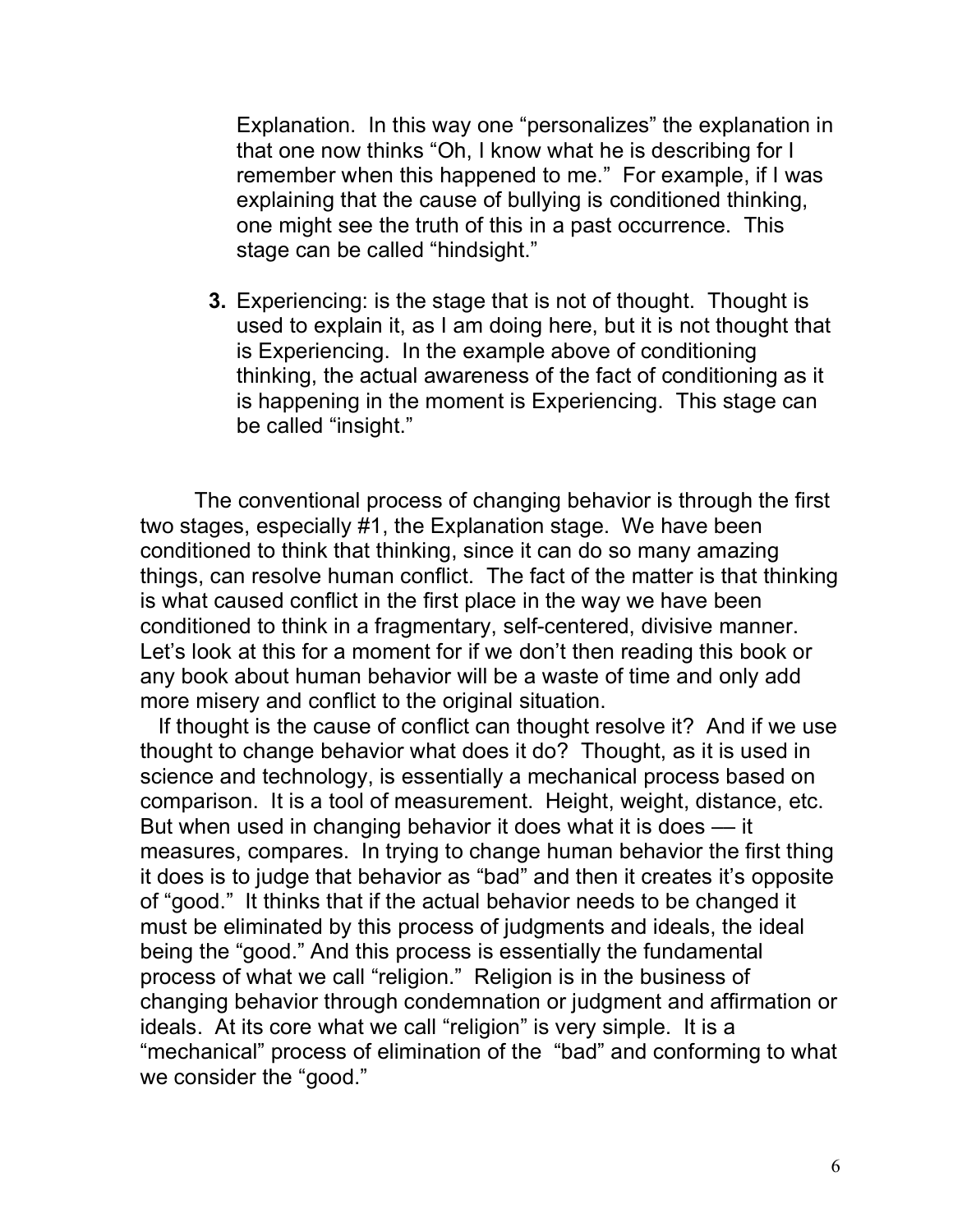If we can look at this process mechanically, then we can see the way it creates conflict in the brain between what "what is' -- the judged behavior that one wants to change —–and "what should be" — the ideal behavior one wants to attain. In this "logic" the more one tries to be "good" the more one has to judge oneself as "bad" for they work equally together like a two-fold double sliding scale. If one were to try to become "perfectly good" one should have to eliminate the "bad" in oneself. But the "bad" is what one actually is. It is who I am. The ideal, or what is termed "good" is only an image, of what I should be. It is like the horse with the carrot dangling from a stick placed in front of the horse to keep it moving forward driven by the horse's intent in the eventual hope of eating it. But as you can see the "carrot" like the "ideal" is always just out of reach. This is because what we call attaining '''goodness" in this fashion, is always just out of reach, for it is always in the "future".

There is a saying "Demon es Deus Invertus" which means the Devil is God inverted. What this means is that if thought is used to try to change human behavior though the comparison of "bad" and "good" we will get the opposite of what we want. By condemning behavior as "bad" or in the Judeo-Christian religious view "The Devil" and want to attain "goodness" or the opposite of the Devil, we end up with being really "bad." If the attainment of the "good" in this process doesn't work, which it doesn't, unless one clings tenaciously to the ideal hoping that in the next life that "goodness" will prevail, then what we are left with is an intense self-loathing. This can be seen time and time again when someone explodes and an act commits violence towards themselves or others.

Let me give you a very dramatic illustration of this riptide effect of trying to change behavior through judgment and ideals. In my book *Growing Up Sane –– Understanding the Conditioned Mind* I give the example of Charles Joseph Whitman, the All American boy, who was the first mass murderer in the Texas Tower killings in 1966 at the University of Texas at Austin who killed 14 people and wounded 34 others. Charles Joseph Whitman was an Eagle Scout at the age of 12, an alter boy at the local Catholic Church, a pitcher on the church/school baseball team, a newsboy with the biggest route in town. He was a exemplary marine, an straight A architectural engineering student, married to the Queen of the Fair of Needville, Texas, a "nice uncomplicated sort of guy," fond of children, a scoutmaster. What happened to Charles Joseph Whitman is that in my view he suffered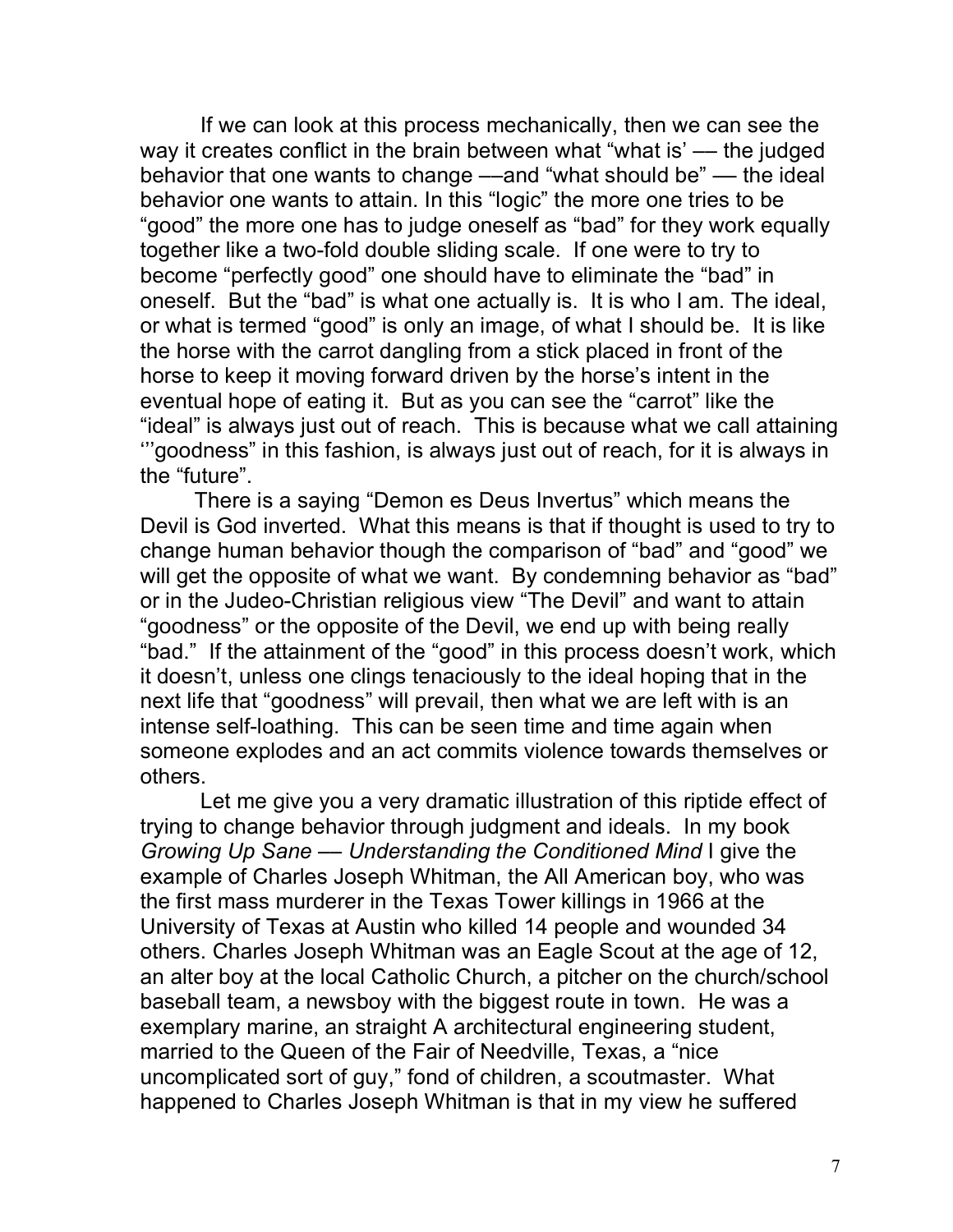from the pressure and hence conflict of trying to become "good" by the conventional process mentioned above.

Obviously most people don't do what he did. But they suffer from it in many other ways that create conflict in their lives and the lives of others. What I am most emphatically trying to convey is that if we want to prevent, resolve and manage bullying behavior we need to be very careful about how we go about it. Again, I am not saying that you have to believe what I have just said about resolving bullying behavior through Explanations, through thought, in that it will create conflict through judgment and ideals. I am only putting it forward for you to find out the truth or falseness of it, for if it is true, a fact, then we can really approach resolving bullying behavior the correct way without creating more conflict in the process.

If we can hold this above premise in mind without concluding perhaps it will give us the capability to view what is written in the rest of this book with an open mind. For each and every one of us will most likely approach a book on understanding human behavior with a certain prejudicial, or conditioned view. It is very important to be able to suspend this view and be open to looking at something that may be new. That what the third "E" in the 3Es is all about. Can we look at our reactions as we read this book and see if they are conditioned or not. And if they are then we are becoming aware of them through "insight" and not by merely memorizing the text intellectually, thinking that this is the learning that is necessary to change human behavior.

There is one more *very* important, seemingly contradictory factor that needs to be explained before we go on and this is ChildSafe Martial Arts™ –– Martial Arts for Peace (please also refer to Addendums Three through Eight). In understanding and resolving bullying successfully there is a primary biologically conditioned reaction that gets triggered in the human brain that underlies all human conflict and that is the biologically (Bio-reactive) driven freeze, fight or flight response system. This gets triggered two ways:

- 1. When there is a real threat to one's survival.
- 2. When there is only a supposed threat to one's survival.

When there is a real threat to one's survival then the fight or flight system is a necessary biological survival mechanism designed to protect